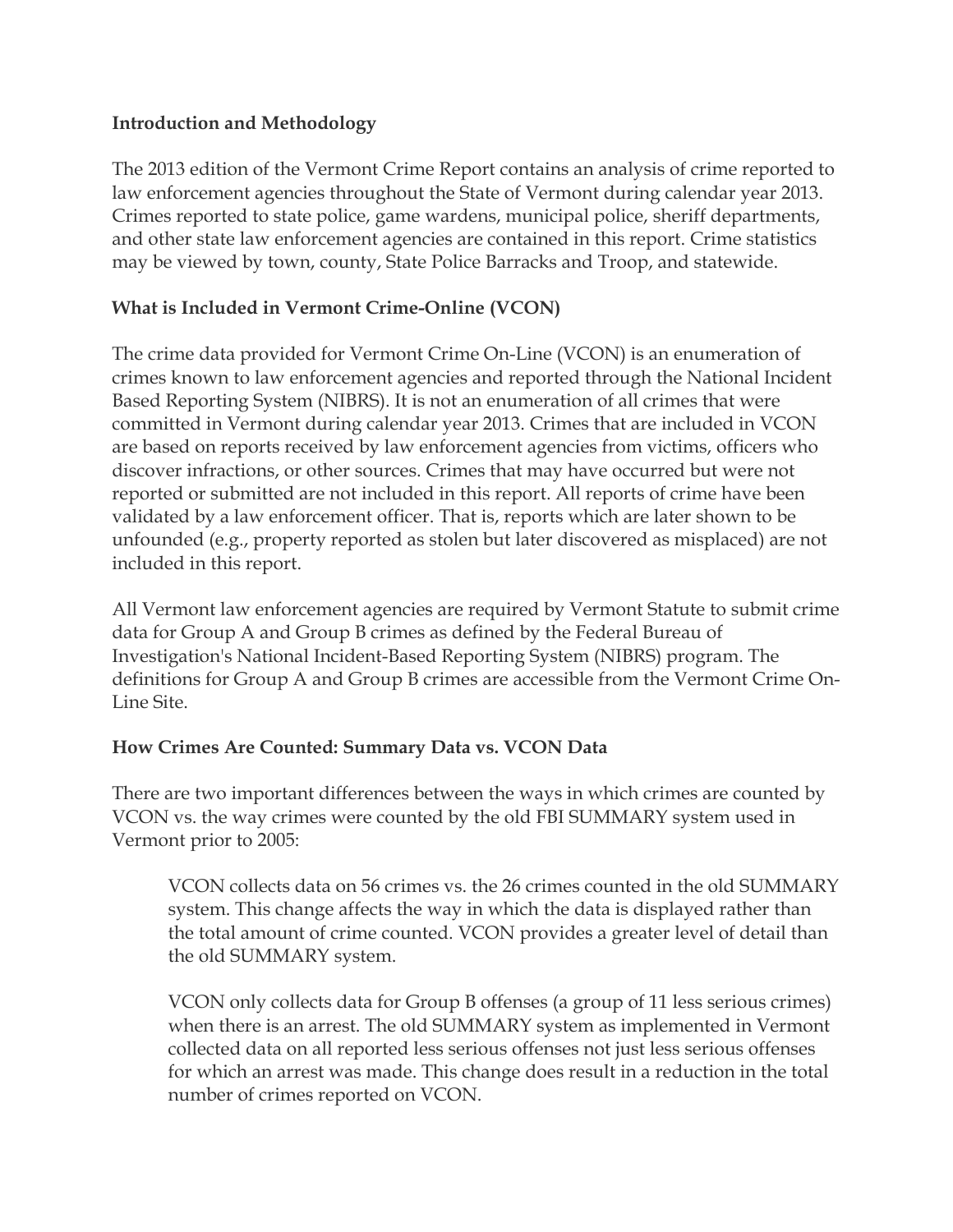# **Data Quality**

The data in this report were provided by municipal, sheriff, state police, and other Vermont state law enforcement agencies which are solely responsible for the accuracy of their submissions. Agencies are required to utilize automated editing software to error check their data prior to submitting the information to the Vermont Crime Information Center (VCIC). The FBI performs similar edit checks on Vermont's data before including the data in the national system. The data which appears in VCON has undergone edit checking at both the local and federal level before being published. VCIC also has a VCON data quality program which audits each reporting agency at least once every two years. The data quality of the VCON system is higher than that of the old SUMMARY system due to automated vs. manual data collection methods and the data quality editing that is performed at both the local and federal level. As a number of law enforcement agencies converted to new records management systems during the year there has been a notable decrease in the number of incidents reported to the state program. It is therefore highly likely that not all qualifying incidents are represented in the data available in VCON and caution should be used when comparing 2013 incidents to data from previous years.

#### **Location Issues**

Municipal police departments generally submit crime data which is limited to their town/city. Sheriff Department's report crime data for towns for which they have law enforcement responsibilities. State Police and other state law enforcement agencies report crime data based on the location of the crime. It is not uncommon for towns to have different law enforcement agencies policing the jurisdiction depending on the time of day or day of the week. In these cases, the Vermont Crime Information Center (VCIC) collates crime reports from all involved law enforcement agencies to ensure the accuracy of the town's crime rate. Population Figures Population figures provided on the VCON site are based on the most current data available from the Vermont Department of Health.

### **Reporting Compliance**

In 2013, crime data was received from all law enforcement agencies required to report with the exception of Vermont Department of Liquor Control.